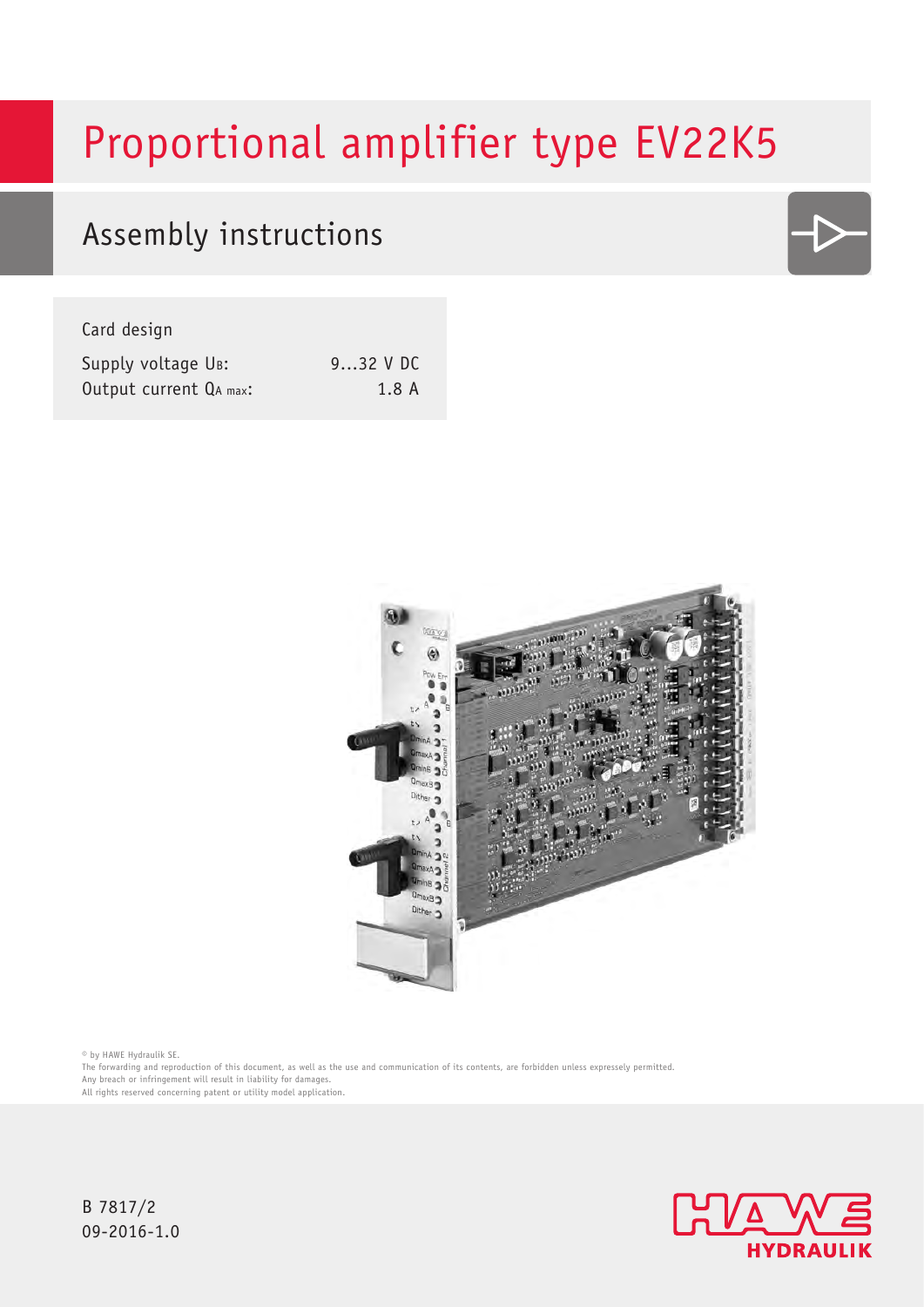

## **1 Parameters**

## **1.1 General parameters**

| Fastening                    | With a card holder (accessory) on 35 mm standard support rails or 32 mm support rails according to<br>DIN EN 60715 |
|------------------------------|--------------------------------------------------------------------------------------------------------------------|
| <b>Installation position</b> | Any                                                                                                                |
| <b>Protection class</b>      | IP 00 according to DIN EN 60529, VDE 0470-1 or IEC 60529                                                           |
| Ambient temperature          | $-20^{\circ}$ C+70 $^{\circ}$ C                                                                                    |

## <span id="page-1-0"></span>**1.2 Electrical Data**

| Supply voltage       | $U_{B}$<br>$932$ V DC                                                                                                                                                 |  |  |
|----------------------|-----------------------------------------------------------------------------------------------------------------------------------------------------------------------|--|--|
| Output voltage       | $U_A$<br>$U_B$ - 1.8 V DC                                                                                                                                             |  |  |
| Output current       | Max. 1.8 A short-circuit-proof<br>$I_A$                                                                                                                               |  |  |
|                      |                                                                                                                                                                       |  |  |
| <b>Setting range</b> | $I_{\min} = 00.8 A$<br>Pre-setting 0.25 A<br>$I_{max} = 01.8$ A<br>Pre-setting 0.6 A                                                                                  |  |  |
| Voltage ranges       | $-10 - 0 - +10$ V DC (BR open) <sup>1)</sup><br>$U_{nom}$<br>$-5 - 0 - +5$ V DC (bridge set) <sup>1)</sup>                                                            |  |  |
| Reference voltage    | At $I_{st}$ 10 mA max.<br>$U_{\mathsf{St}}$<br>$\pm$ 10 V DC (bridge open) )<br>$\pm$ 5 V DC (bridge set) <sup>1)</sup><br>Short circuit-proof and overload protected |  |  |

## <span id="page-1-1"></span>**1.3 Specific parameters**

## **Digital inputs/digital output**

| Input resistance    | $\approx$ 10 kΩ |                       |                       |
|---------------------|-----------------|-----------------------|-----------------------|
| Input voltage level |                 | BR open               | BR set                |
|                     | logical 0       | $0 V \le U \le 4.5 V$ | $0 V \le U \le 1.3 V$ |
|                     | logical 1       | $9.5 V \le U \le U_R$ | $6 V \leq U \leq U_B$ |
| Output voltage      | $U_A$ 35 V      |                       |                       |
| Max. output current | Max. 9 mA<br>ΙĀ |                       |                       |

<sup>1)</sup> BR = bridge on the card for switching the target value voltage ranges (-10 to +10 V DC or -5 to +5 V DC) and the stabilised voltages.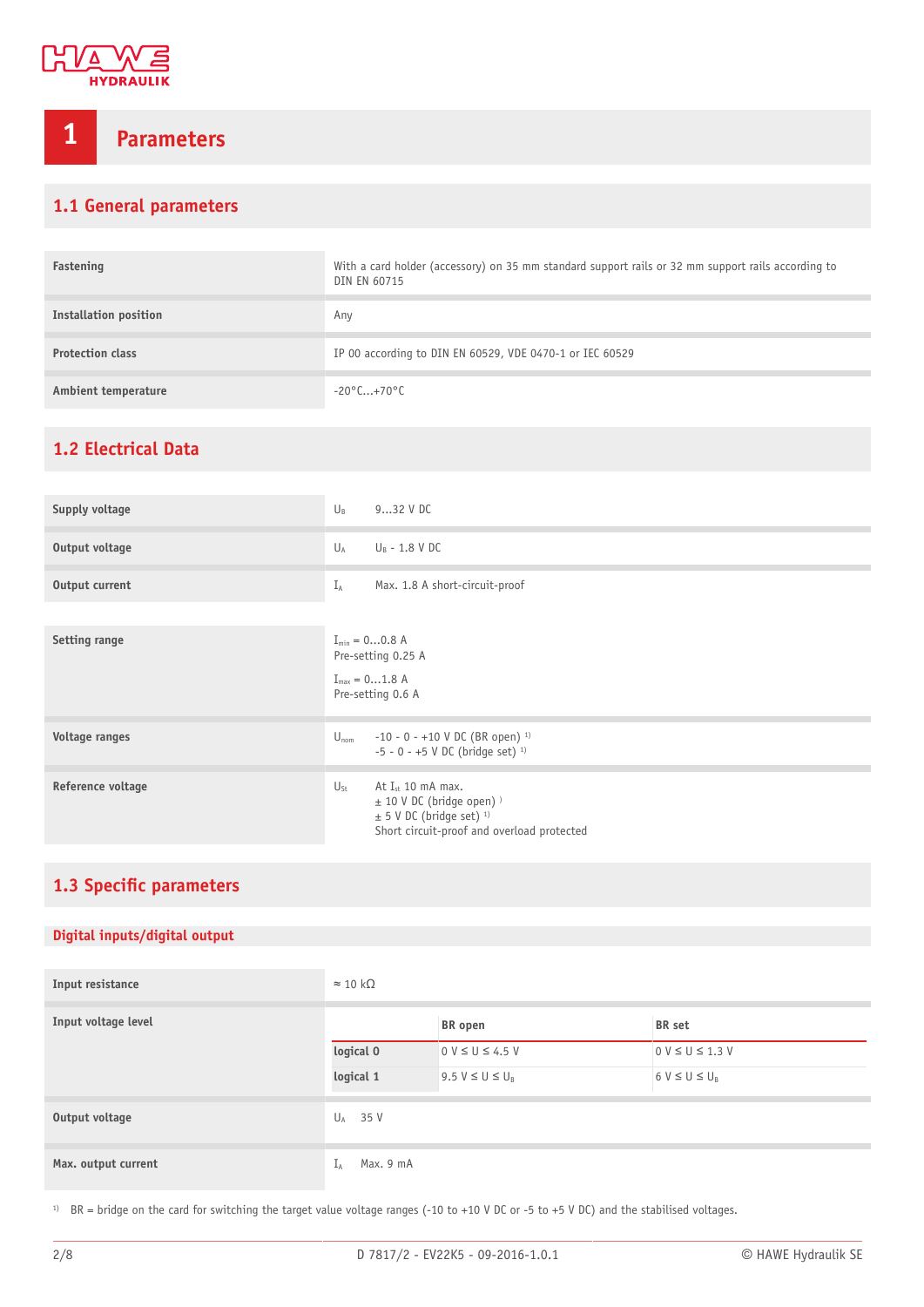

## **Amplifier front plate**



*Amplier front plate*

- **1** 2 x 2 mm sockets for current measurement (channel 1)
- **2** 2 x 2 mm sockets for current measurement (channel 2)

### **General**

| Pow |  | Supply voltage (green LED) |  |  |
|-----|--|----------------------------|--|--|
|-----|--|----------------------------|--|--|

Err Fault (red LED)

### **Channel 1**

- A1 Solenoid A1 control (green LED)
- B1 Solenoid B1 control (yellow LED)
- T1 Ramp rise time
- T2 Ramp fall time
- $Q_1$   $Q_{min}$  (I<sub>min</sub>) solenoid A1
- $Q2 \qquad Q_{\text{max}} (I_{\text{max}})$  solenoid A1
- Q3 Q<sub>min</sub> (I<sub>min</sub>) solenoid B1
- $Q_4$   $Q_{\text{max}}$  (I<sub>max</sub>) solenoid B1
- D1 Dither amplitude

## **Channel 2**

- A2 Solenoid A2 control (green LED)
- B2 Solenoid B2 control (yellow LED)
- T3 Ramp rise time
- T4 Ramp fall time
- $Q_5$   $Q_{\text{min}}$  (I<sub>min</sub>) solenoid A2
- $Q_6$   $Q_{\text{max}}$  ( $I_{\text{max}}$ ) solenoid A2
- $Q7$   $Q_{min}$  (I<sub>min</sub>) solenoid B2
- $Q_8$   $Q_{\text{max}}$  (I<sub>max</sub>) solenoid B2
- D<sub>2</sub> Dither amplitude

## **1.4 Electro-magnetic compatibility (EMC)**

The EMC of the device was tested using an accredited testing laboratory (emitted interference DIN EN 61000-6-3 and immunity to interference according to DIN EN 61000-6-2 evaluation criterion "B"). The test set-ups only represent typical use. This EMC testing does not release the user from carrying out adequate prescribed EMC testing of their complete system (according to Directive 2014/30/EU). If the EMC of the complete system must be further amplified, the following measures can be tested and introduced:

- The required smoothing capacitor in accordance with [Chapter 1.2, "Electrical Data"](#page-1-0) is not only needed to ensure the device functions correctly, but also to guarantee compliance with EMC guidelines (conducted emitted interference).
- The equipment should be installed in an metal cabinet (shielding)
- Supply lines, such as inputs and outputs to and from the device, should be as short as possible. If necessary they should be shielded and twisted in pairs (to reduce the antennae-like effect for increasing the immunity to interference).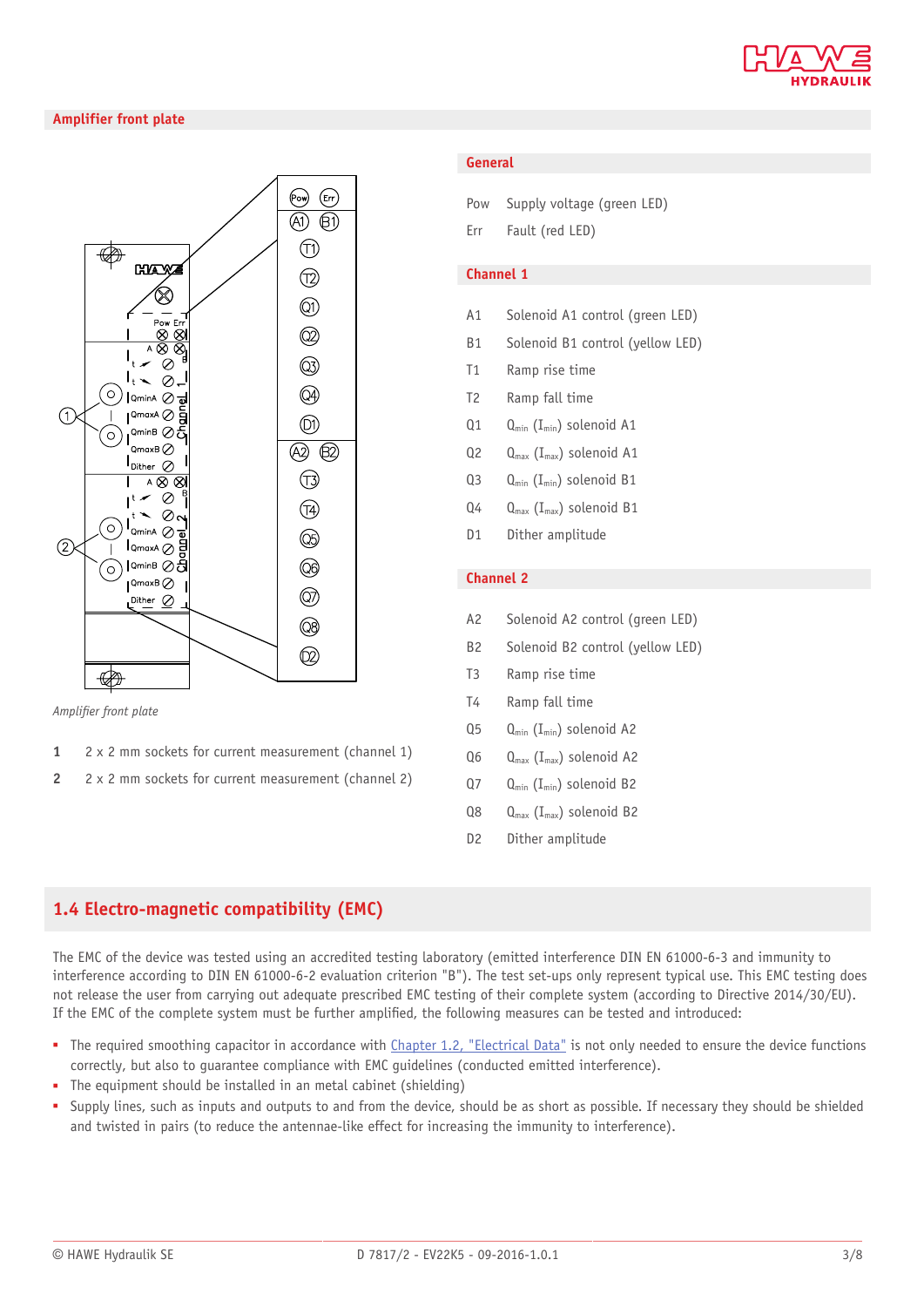

## **2 Installation, operation and maintenance information**

## **2.1 Information on setting**

### **Note** i

When delivered, the proportional amplifier EV22K5-12/24 has been set up so that it can be used, without any further setting, together with the proportional spool valve type PSL or PSV according to publication D 7700 ff. More precise matching between the proportional spool valve and proportional amplifier should only be undertaken if the appropriate specialist personnel and measuring equipment are available.

Shielded connecting lines with wires twisted in pairs should be used for connection lengths of more than 3 m to minimise emitted interference and/or to increase immunity to interference.

 $I_{\text{max}}$  must not exceed the  $I_{\text{lim}}$  value specified for the proportional solenoid for long periods. An external target value voltage must not exceed or fall below the set range of the reference voltages by more than 1 V for long periods. Otherwise this can lead to an incorrect reaction of the proportional amplifier. Application of the card as a single proportional amplifier for controlling single proportional solenoids (see [Chapter 3, " Typical circuits"](#page-7-0)).

### **Note** i

Check the mains supply if any faults occur during the setting procedure, or during commissioning. The ammeter used for current measurement must not have a voltage drop of more than 0.5 V, otherwise the current measurement value displayed on the front plate via the measurement sockets can be wrong.

- For bridge rectification: Is an electrolyte filter capacitor of at least 2200  $\mu$ F/A coil current connected in parallel to the supply voltage?
- Is the supply voltage for the proportional amplifier high enough? Under load, the supply voltage should be at least 1.8 V DC higher than the voltage that would be required to generate the set maximum current  $I_{max}$  for a warm solenoid without proportional amplifier.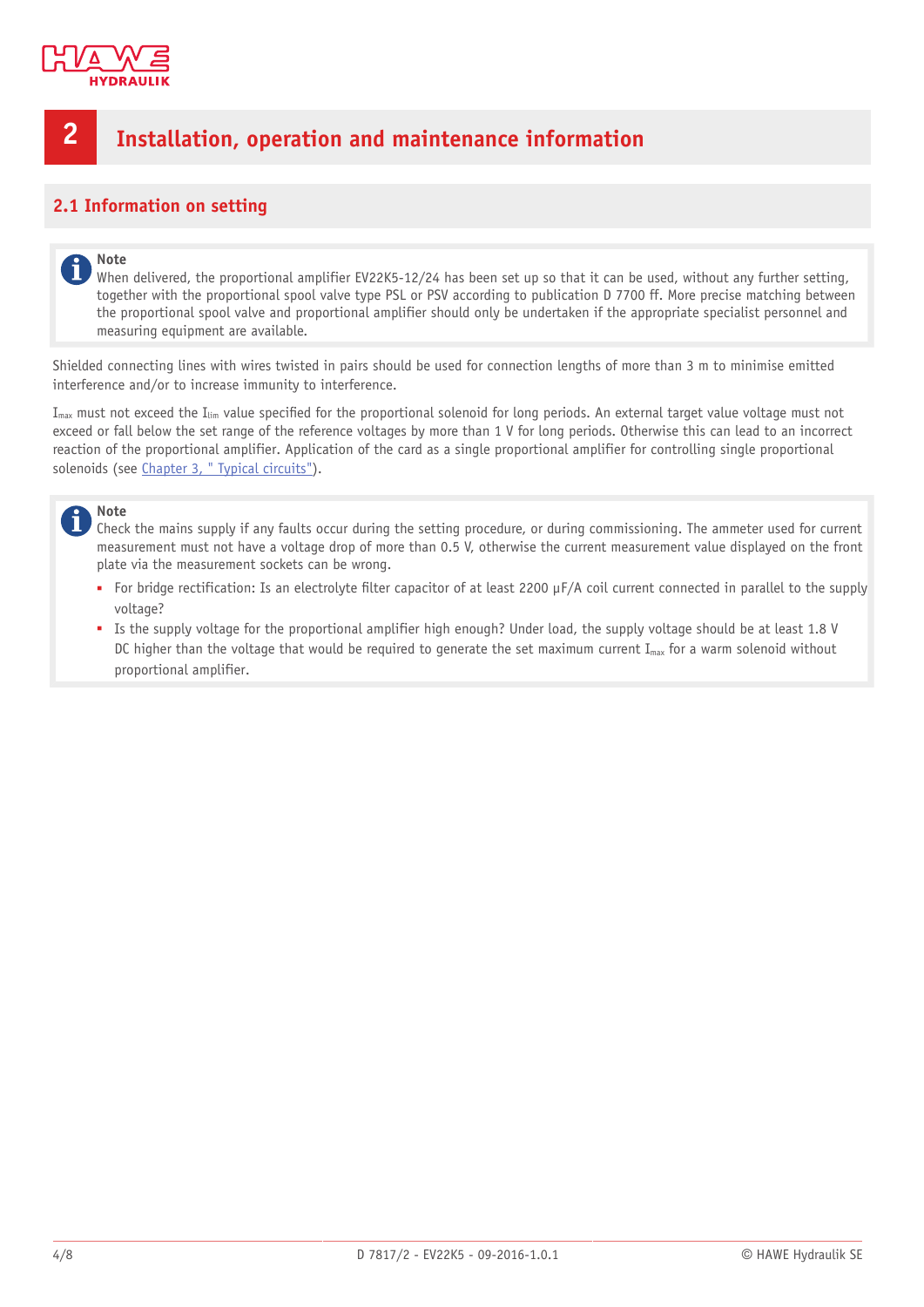

## **2.2 Setting instructions**



P1, P2 Joystick e.g. 1 x type EJ2-10 according to publication [D 7844](http://downloads.hawe.com/7/8/D7844-en.pdf)

## **Preparing the module**

- 1. Turn ramp potentiometer anti-clockwise
- ✓ The slide of the potentiometer in the transparent housing is furthest away from the front plate
- 2. Connect the amplifier card and measurement devices according to the circuit example
- 3. Check the position of the bridge BR
- 4. Switch on the supply voltage
- ✓ The green LED on the front plate lights up



If the red LED (Err) lights up, there is a fault. For diagnostics and fault elimination (see [Chapter 2.3, "Error management"\)](#page-6-0)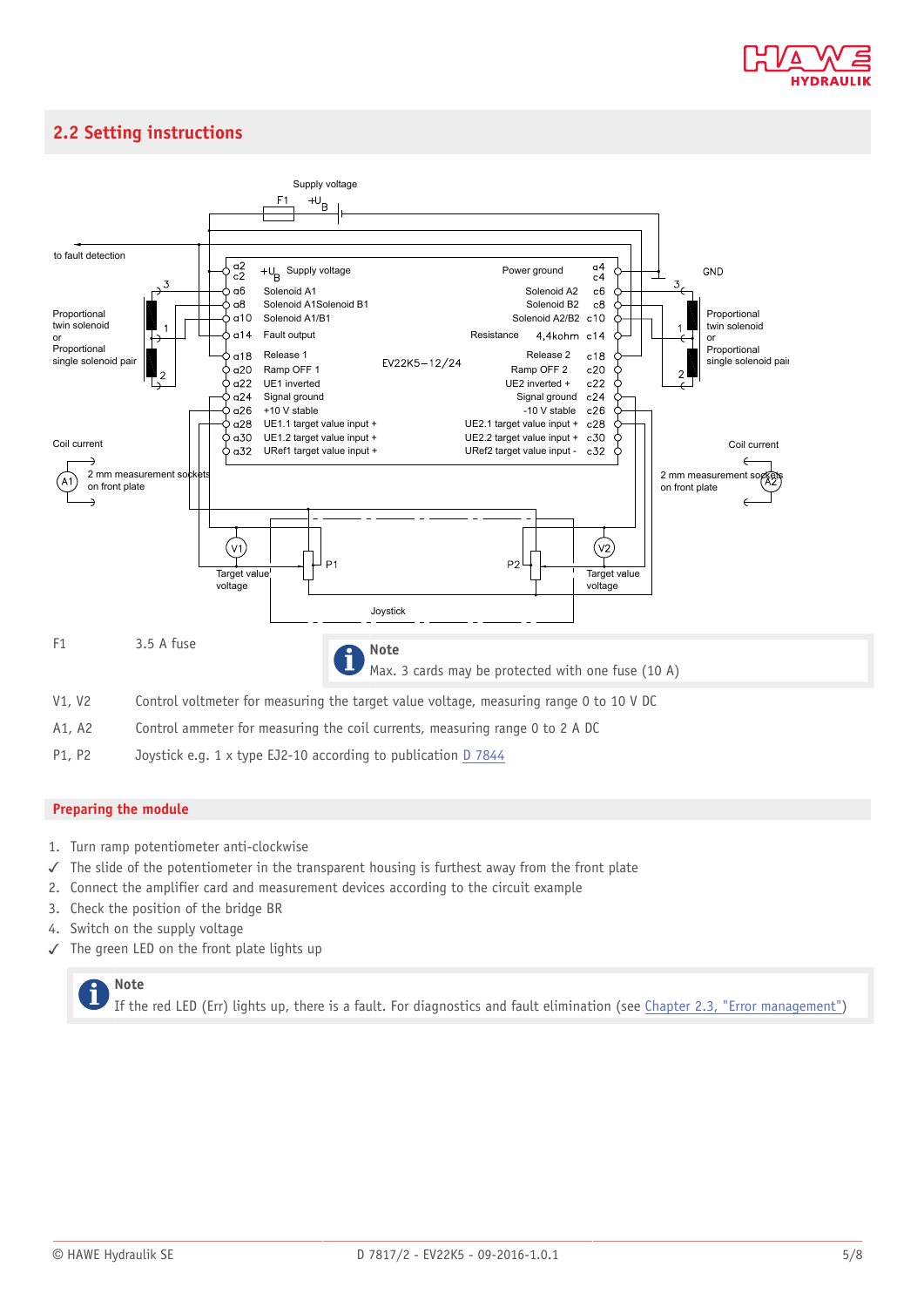

## **Setting the minimum current**

- 1. Move Joystick P1 in one direction and hold it there until LED A1 lights up
- 2. Read off the voltage on voltmeter V1
- 3. Set the minimum current Imin A for direction A using the multi-turn potentiometer Qmin A1. Turning it clockwise increases the coil current

## **Note**

The indicative value for a PSL or PSV proportional spool valve with 24 V solenoids is approx. 290 mA, with 12 V solenoids approx. 580 mA

- 4. Read off the coil current on ammeter A1.
- 5. Move joystick P1 in the other direction and hold it there until LED B1 lights up
- 6. Set the minimum current Imin B for direction B using the multi-turn potentiometer  $Q_{min}$  B1. Turning it clockwise increases the coil current

## **Setting the maximum current**

- 1. Move joystick P1 in direction A as far as the stop and hold it there
- 2. Read off the maximum target value voltage on voltmeter V1
- 3. Set the maximum current Imax A for direction A using the relevant multi-turn potentiometer Qmax A1. Turning it clockwise increases the coil current.



The indicative value for a PSL or PSV proportional spool valve with 24 V solenoids is approx. 600 mA, with 12 V solenoids approx. 1200 mA

- 4. Read off the coil current on ammeter A1.
- 5. Move joystick in direction B as far as the stop and hold it there
- 6. Set the maximum current Imax B for direction B using the relevant multi-turn potentiometer Qmax B1. Turning it clockwise increases the coil current.
- 7. Read off the coil current on ammeter B1.
- 8. Set the dither amplitude so that with the joystick moved approximately half way, vibration is clearly felt with the hand on the lever of the proportional spool valve, but no interference is caused in the hydraulic system.

## **Note**

Indicative values for type PSL(V) according to D 7700-.. UN = 24 V and with coil current 0.4 A approx. 140 mAS-S. Values for the dither amplitude can only be measured with an oscilloscope.

### **Setting the ramp times**

- 1. Set ramp time for ascending ramp on the multi-turn potentiometer (t-)
- 2. Set ramp time for descending ramp on the multi-turn potentiometer (t<sup>-</sup>)
- 3. Turning it clockwise extends the ramp time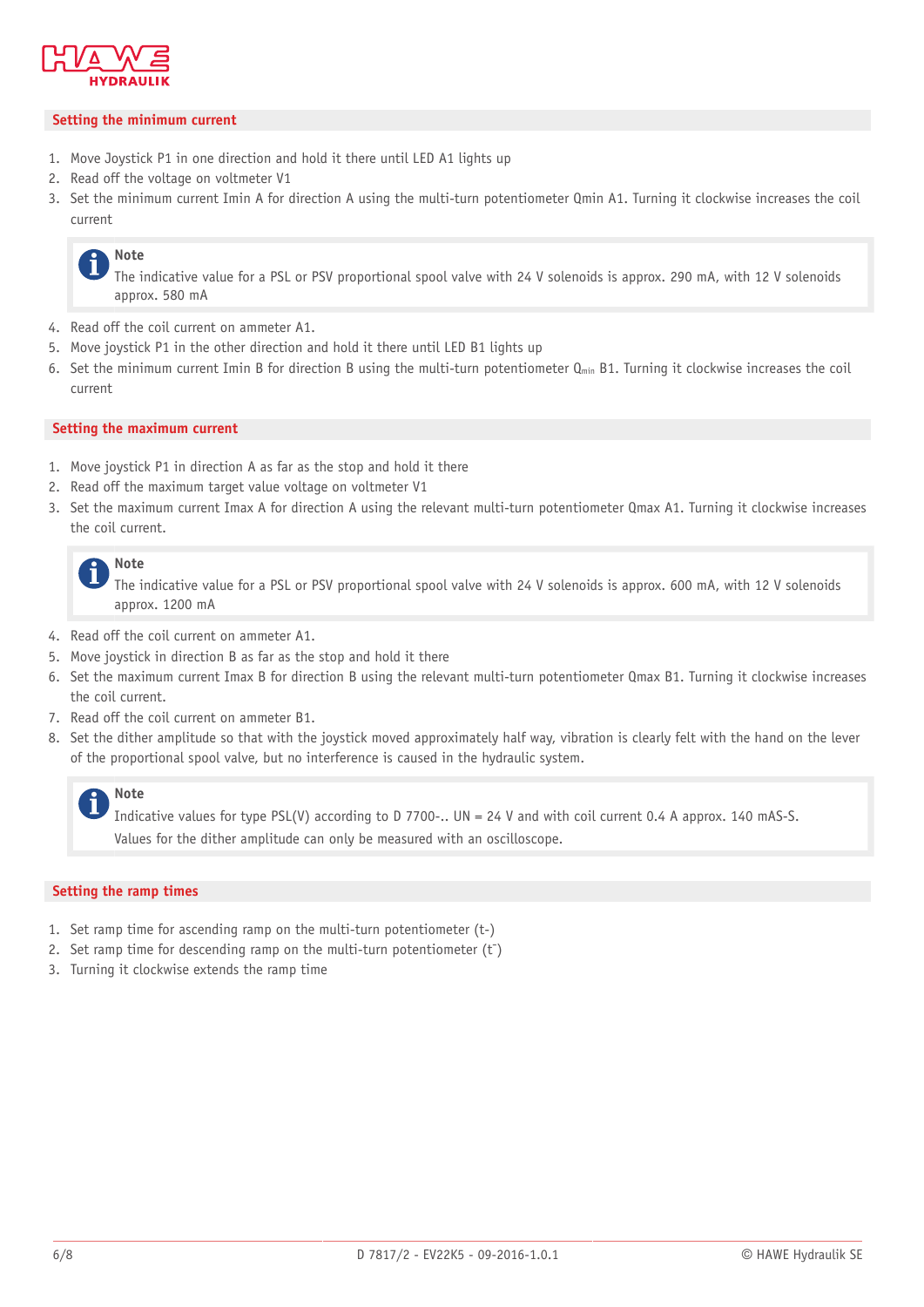

## <span id="page-6-0"></span>**2.3 Error management**

- LEDs on the front plate indicate the operating states of the amplifier card.
- Green LED (Pow): Lights up when the supply voltage is connected.
- Red LED (Err): Lights up in the event of a fault status. The faulty channel is also indicated by simultaneous flashing of the green (A) and orange (B) channel-specific LEDs.
- In parallel to the red LED, a signal output (NPN transistor, pin a14) is present. The fault indication (red LED) and the fault signal (pin a14) remain active until acknowledgement. However, the amplifier card functions once again as soon as the cause of the fault has been eliminated.

## **Possible faults**

| LED error code      |              |                   |                 | Possible cause                                                      | <b>Possible cause</b>                                                                                                                                                                                                                                                                                                            |  |
|---------------------|--------------|-------------------|-----------------|---------------------------------------------------------------------|----------------------------------------------------------------------------------------------------------------------------------------------------------------------------------------------------------------------------------------------------------------------------------------------------------------------------------|--|
| Pow<br>(green)      | Err<br>(red) | A<br>(green)      | B<br>(yellow)   |                                                                     |                                                                                                                                                                                                                                                                                                                                  |  |
|                     |              |                   |                 | Supply voltage too low $U_B$ < 9.1 V                                | $\Rightarrow$ Increase supply voltage<br>$\Rightarrow$ Check smoothing and improve if necessary<br><b>Resetting the fault display</b><br>$\Rightarrow$ Automatic reset                                                                                                                                                           |  |
|                     |              |                   | $\mathcal{L}^+$ | Cable break or short-circuit at the<br>$\bullet$ output (coil side) | $\Rightarrow$ Check connected solenoids and supply lines for short-circuits<br>$\Rightarrow$ Check interruptions<br><b>Resetting the fault display</b><br>$\Rightarrow$ After fault elimination<br>$\Rightarrow$ Switch supply voltage on again OR produce a positive flank on<br>PIN 18 $1$ (release) of the relevant amplifier |  |
| $=$ LED remains off |              | $=$ LED lights up | $=$ LED flashes |                                                                     |                                                                                                                                                                                                                                                                                                                                  |  |
|                     |              |                   |                 |                                                                     |                                                                                                                                                                                                                                                                                                                                  |  |

**Note** Ť

A fault status can only be detected by the electronics if the coil currents have exceeded the permissible limits on actuation. Therefore, one cannot predict a short-circuit or cable break at the output if the TARGET VALUE VOLTAGE = 0 or with the RELEASE BLOCKED (PIN 18) Such faults will only be reported shortly after actuation of the relevant side (end stage).

<sup>1</sup> When the RELEASE is blocked (PIN 18), the solenoid current is switched off without delay, but switched back on when released again via the set ramp function.